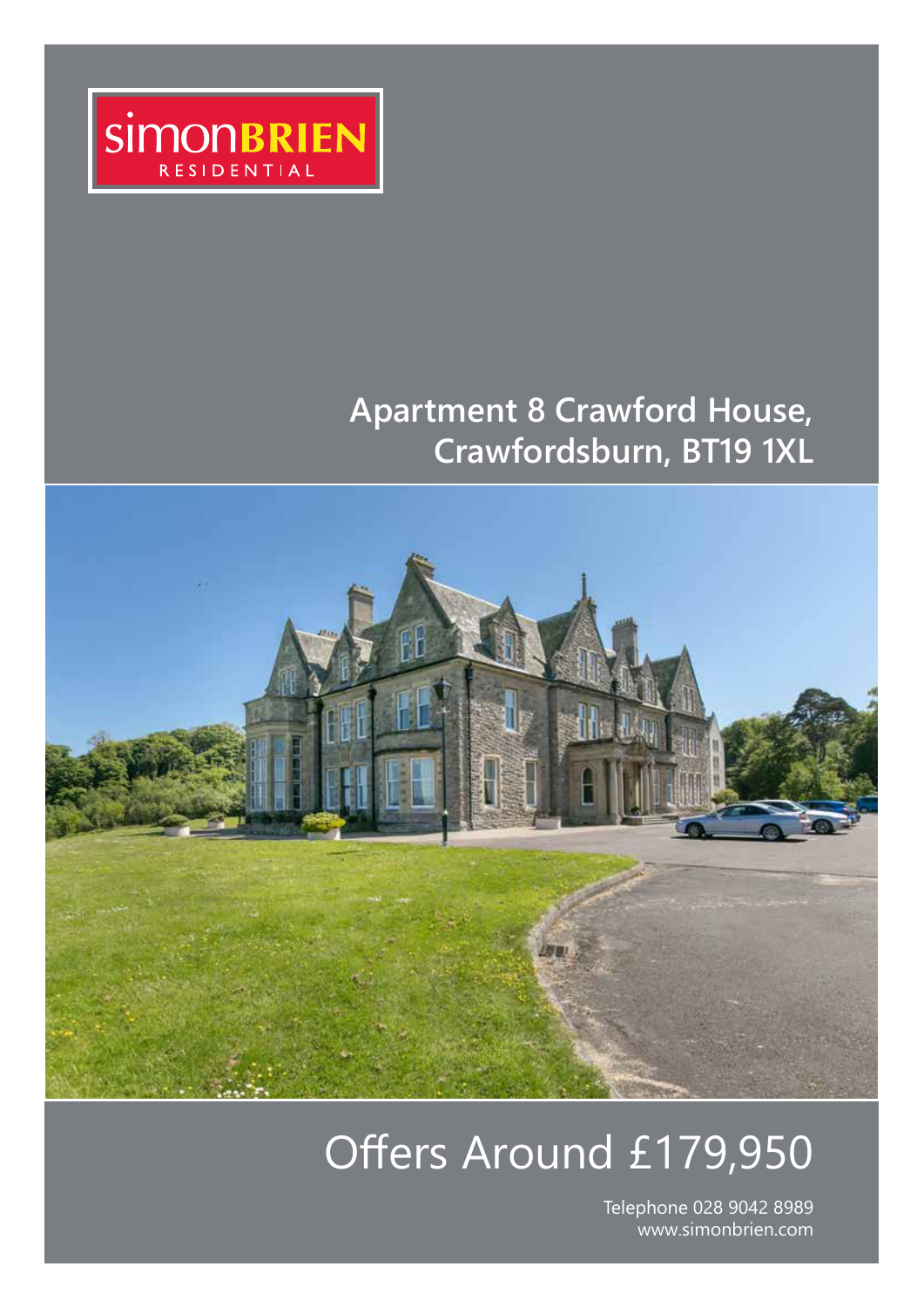

#### **KEY FEATURES**

- Original, elegant, unique first floor apartment
- Two bedrooms, large reception room
- Phoenix Natural Gas central heating
- Large restored double glazed windows
- Handmade shaker style kitchen
- Luxurious bathroom
- Communal all weather tennis court
- Acres of beautiful parklands and access to coastal walks

#### **SUMMARY**

We are delighted to offer this highly sought after spacious apartment in the original building within the exclusive Sharman development in Crawfordsburn.

Crawford House is nearly a century old, its appearance is imposing, dramatic and it has now been lovingly restored and converted to sixteen apartments, each being a unique reflection of the elegance and grace of the former stately home.

The accommodation is generous with two bedrooms, a fine reception room, a fully fitted bespoke hand crafted kitchen with a wide range of built in appliances and an elegantly tiled and unique bathroom.

Set in twenty one acres of woodland and meadow and a wide generous green that strides straight to sand before surrendering to the sea. Its unparalleled location gives sweeping and sumptuous views over Belfast Lough and the surrounding parklands what could be a more fitting location for what are undoubtedly the most exceptional, exclusive and extraordinary apartments ever to be built in this Province.

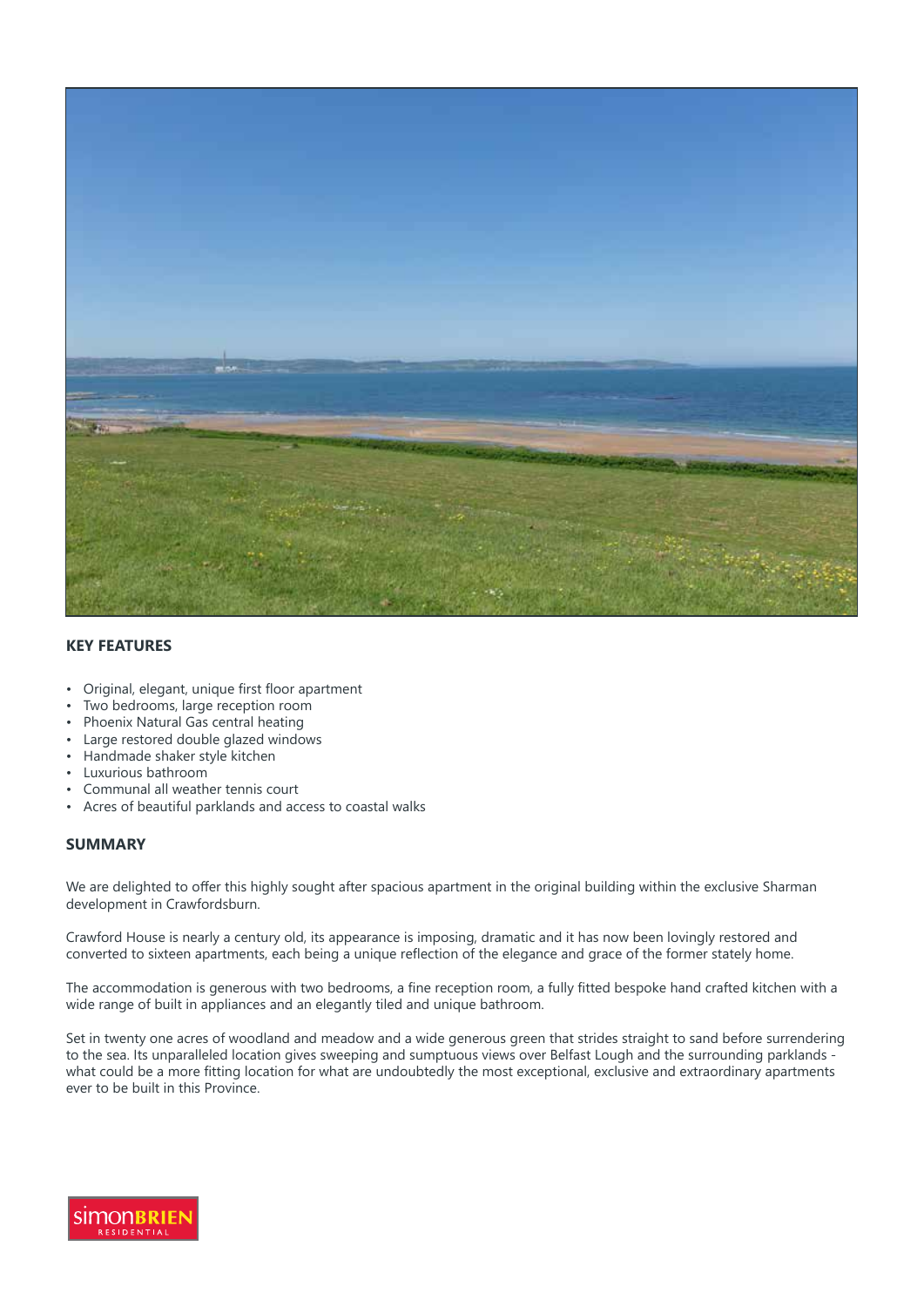

#### **THE PROPERTY COMPRISES:**

#### **FIRST FLOOR**

Entrance door to:

#### **ENTRANCE HALL:**

#### **UTILITY ROOM:**

**6' 8" x 6' 2" (2.03m x 1.88m)**  Boiler.

#### **LIVING ROOM: 16' 5" x 12' 9" (5m x 3.89m)**

Oak wood floor. Sliding sash windows.

#### **KITCHEN: 10' 4" x 5' 8" (3.15m x 1.73m)**

Excellent range of high and low level units with ??, four ring gas hob, double under oven, stainless steel extractor hood over, stainless steel sink unit with mixer taps, polished granite work surfaces, built in dishwasher, built in fridge and washing machine, partly tiled walls, ceramic tiled floor.

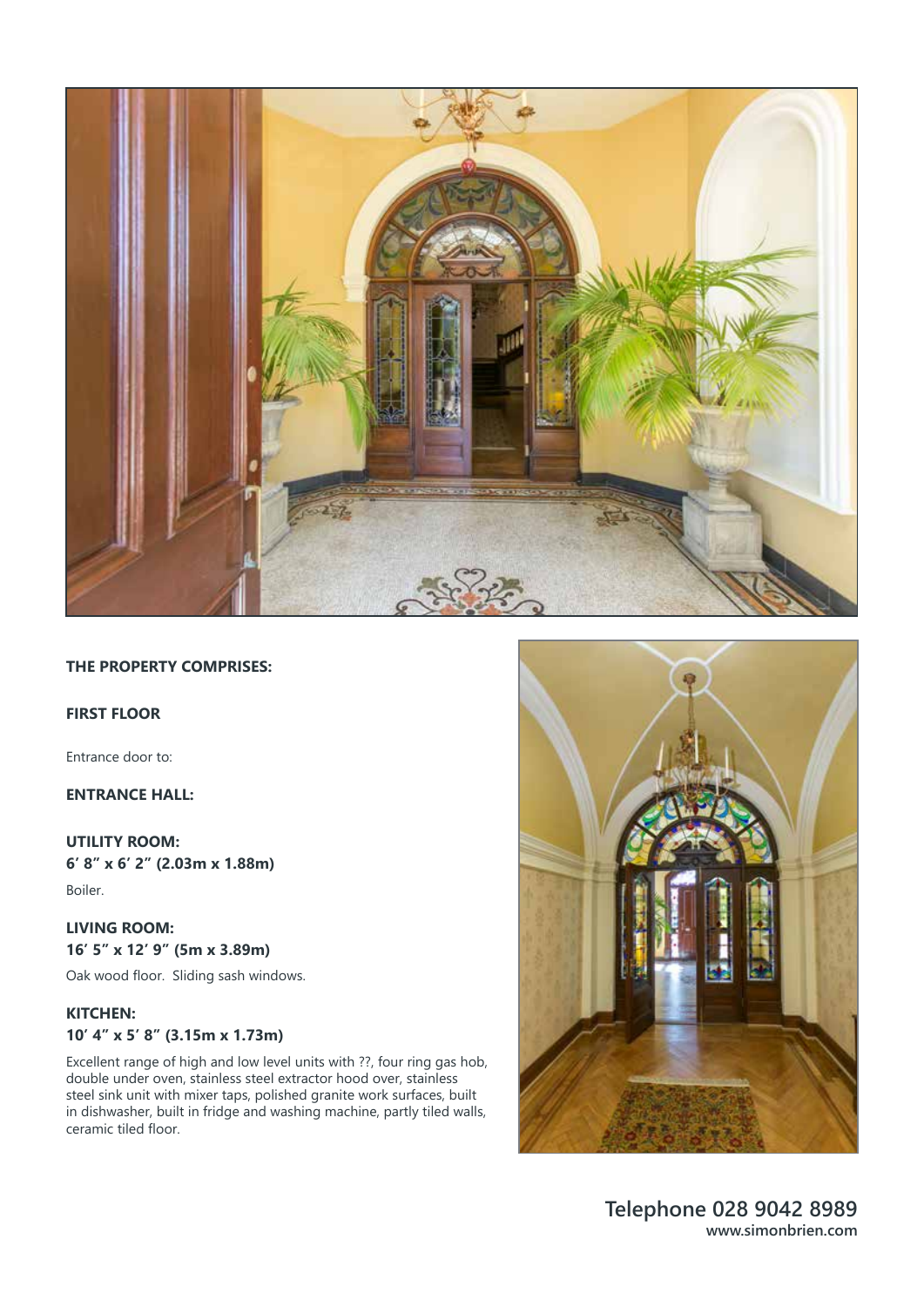

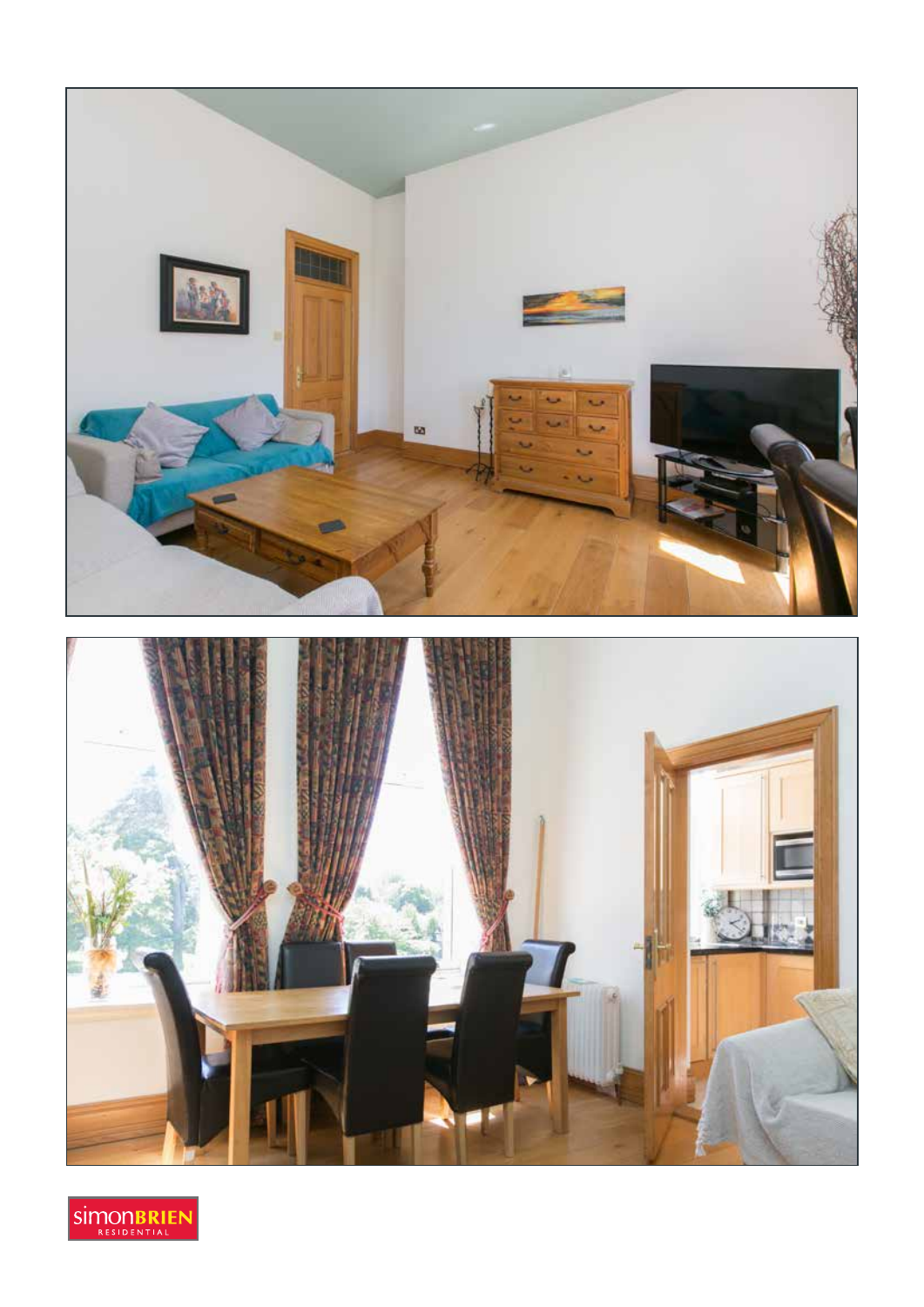

Steps down to:

#### **BATHROOM:**

White suite comprising: Panelled bath with mixer taps and shower fitting, vanity unit, low flush WC, bidet, fully tiled walls, ceramic tiled floor. Heated towel radiator.

#### **BEDROOM (1):**

**12' 0" x 10' 0" (3.66m x 3.05m)** 

#### **BEDROOM (2):**

**11' 9" x 8' 0" (3.58m x 2.44m) To max.**  Pine floor.

**HALLWAY:** 

Access to shelved hotpress.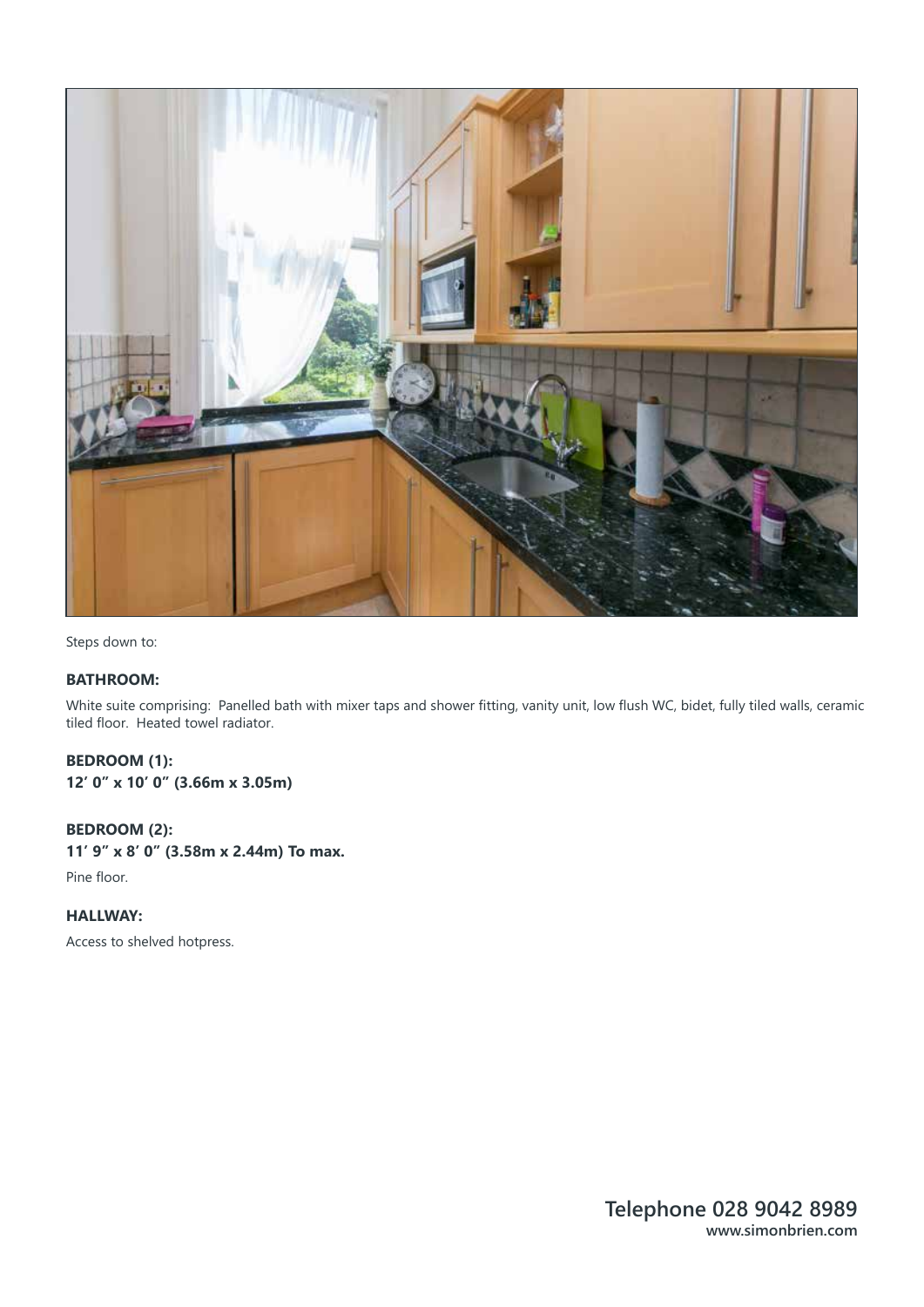



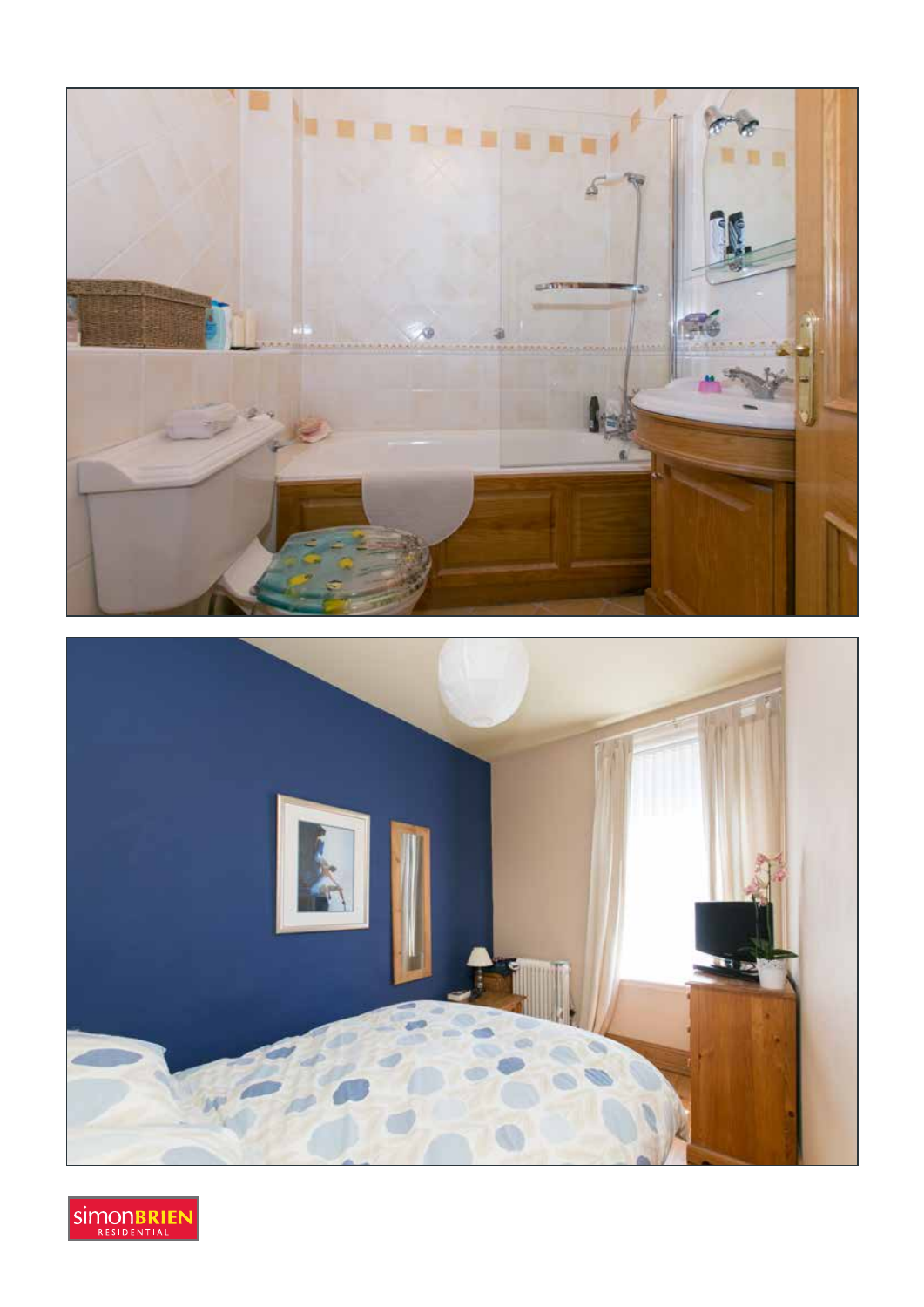

**Telephone 028 9042 8989 www.simonbrien.com**